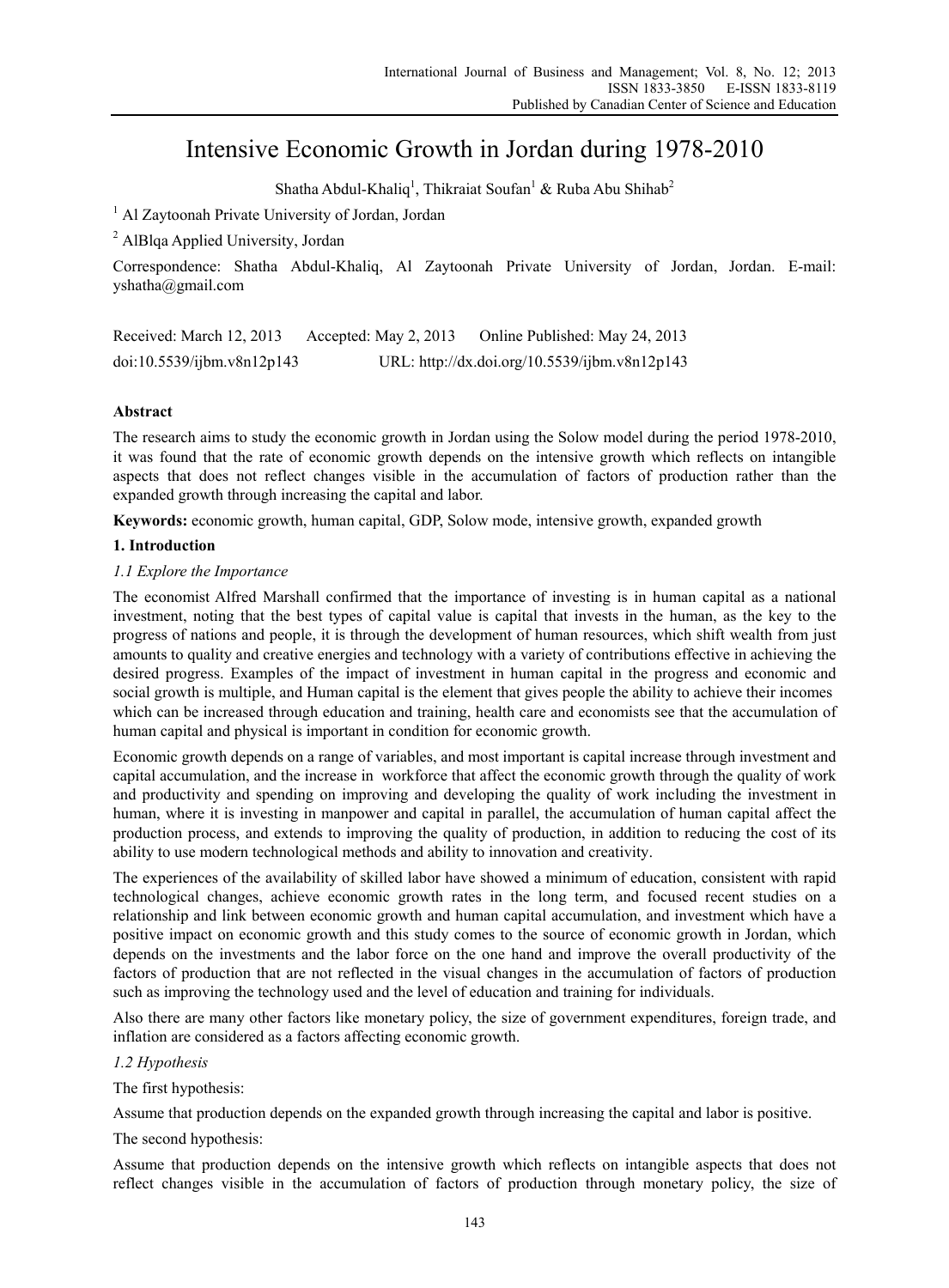government expenditures, foreign trade, teaching and inflation is positive.

# **2. Previous Studies**

We summarize some studies that addressed the issue of human capital and economic growth as follows:

The (Shaw, 1973) a study of financial development in economic growth find out that increasing interest rate will increase the saving then investment.

The (Creane, Goyal, Mobarak & Sab, 2003) a study on financial development and economic growth in the Middle East and North Africafor using twenty countries, including Jordan, to confirm the comprehensive financial development of monetary policy, financial openness, institutional capacity and regulation.

The (Barro, 1991), a study on the determinants of growth in many economies for about one hundred countries, pointing out that there are many variables that influence on the rate of growth in the long term as the education level and the ratio of investment and political stability.

Also the study of (Narayan and Smyth 2004) aimed to identify a causal relationship between human capital and real income in China during the period 1999 to 1960by using the cointegration tests and the Granger. The results of this study in the long term is a one-way causal relationship going from human capital to real income either in the short term there is a one-way causal relationship going from real income to human capital.

The study of (De Meulemeester and Rochat, 1995) tested the relationship between the percentage of students enrolled in higher education and economic growth in 6 countries: Sweden, (1975 - 1885) Japan, (1987 - 1919) United Kingdom, (1986 - 1910). (1986 - 1906) Australia, (1986 - 1885), Italy (1986 - 1899) France. The results of this study through the relationship by one-way going through proportion of students enrolled in higher education to economic growth in the short term in all of Sweden, Japan, and France. The results of the study to a neutral relationship between the proportion of students enrolled in higher economic growth in both Australia and Italy.

The study of (Zu'bi & et. al, 2004) showed the impact of human capital and exports on economic growth in Jordan - A Case Study of the governorate of Irbid during the period (1979-2000) showed the relationship between the accumulation of human capital relative to total employment and GDP growth. The results showed a positive relationship between economic growth and the demand for qualified labor came standard model results are consistent with the hypotheses of the form in the industrial export sector positively influenced by the accumulation of human capital.

The study of (Virmani, 2012 showed lessons from the experience of fast growing economies including a sub-set of these termed High Growth Economies (HGEs) with a decadal rate of over 7 per cent. It then reviewed the history of the Indian growth acceleration following the reforms of the 1990s and its future prospects given the recent slowdown. It analyzed the potential dangers and reasons for India's growth slowdown and proposes policy reforms for sustaining fast growth.

## **3. Method**

The descriptive statistical methods were followed through standard methods for the interpretation of some relationships, in order to achieve the objectives of this study to find out the source of Jordan's economic growth using annual data for Jordan during the period of 1978 -2010.

# **4. Economic Growth Theories**

Economic Growth Theories reflect on the continuous increase in the gross national product, because of the interaction that occurs in a given environment in a certain time period, including various changes in the presentation of productive factors in society labor, capital and natural resources, to lead these radical changes to increase successive demand on commodities, and hence an increase in national income (Namik, 1965).

Adam Smith principle of specialization and division of labor called to raise productivity and production, which are both of impact in increasing the skill of workers, and the economic time to do the work, and then will turn to a larger amount of capital due to the discovery of art new production, thereby increasing income and savings,

On the other hand, the Malts theory of economic growth considered an echo of his theory in the population, which is based on the population to grow by nearly geometric progression, and this leads to an increase in effective demand, which will affect the economic growth. Also Malts idea of economic growth linked to increase profits in the hands of producers, leading to increased production, which includes economic growth, as confirmed by the importance of saving and investment as workers in economic growth, also saving leads to a reduction of effective demand will lead to lower economic growth (Kuznets, 1966).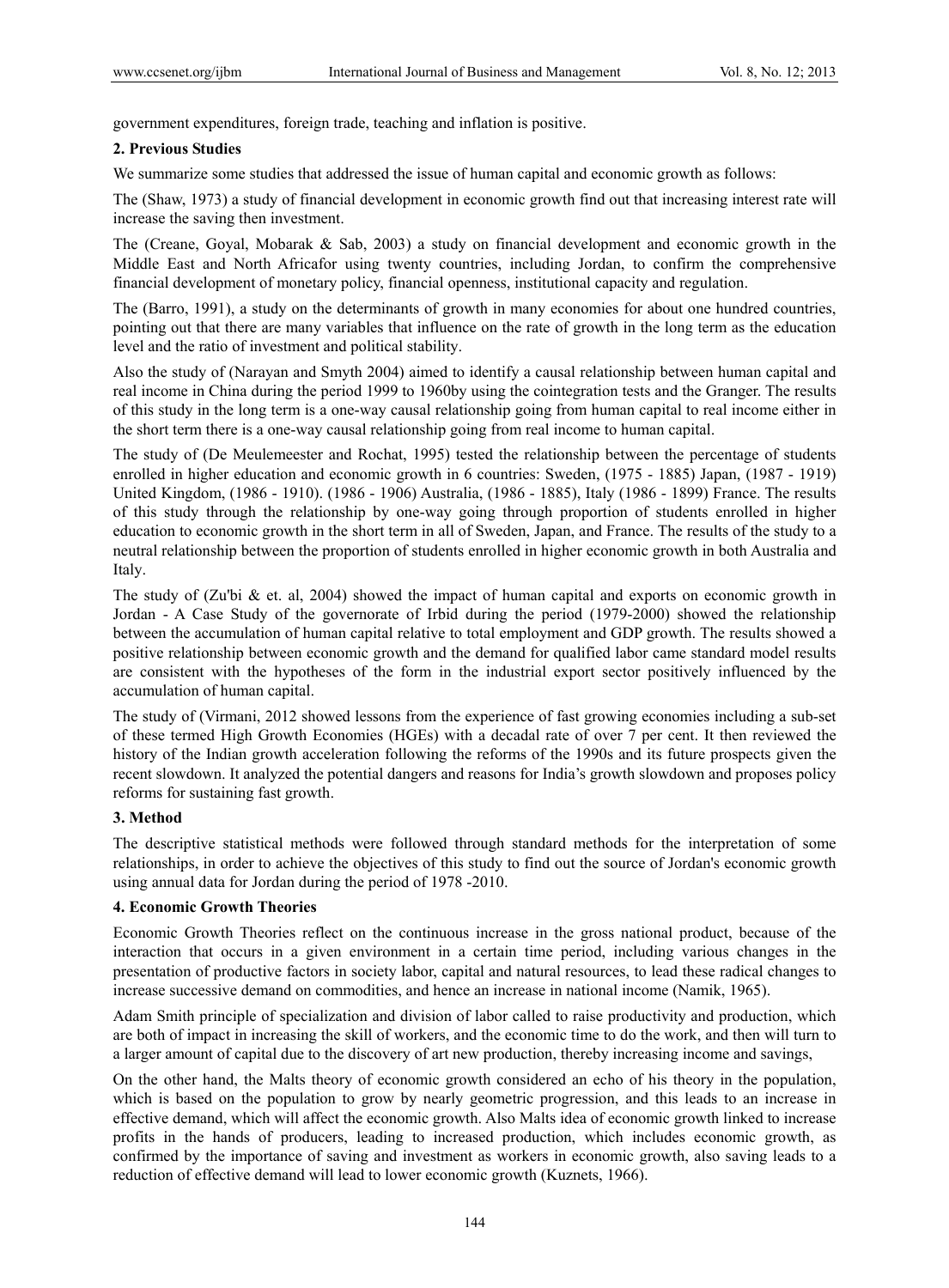The Solow model is cornerstone of economic growth in the neoclassical theory , which is based on the primary source of long-term growth in technological progress as one of the elements of production factors and which is exogenous variable.

The components of the production process is based on three elements , labor, capital and technology knowledge, and these elements are essential inputs for output of goods and services, and the capital inputs in kind and concrete machinery and land, while the labor force in the community contribute to the production process, which depends on the degree of skill workers.

 Improving worker productivity achieved in investing in human capital through attention to educational level and health of workers is to increase their skills, as technology in the knowledge used for adaptation and development of capital and labor to get the output (Romar, 1996).

In the view of neoclassical theory in the economy can not achieve the growth rates in the long term by increasing the rate of investment in capital only, because the rate of increase in growth will decrease even fading by law of diminishing returns, but that the main source of long-term growth is technological development as a component of the overall.

While the growth theory of modern growth see the procedure that there are several sources of growth focuses on the technological development which is determined within the model and not from outside as in the neoclassical theory (Endogenous Growth), and they are similar to the neoclassical theory by the ability of labor to increase productivity achieved through investment in human capital to raise the educational level of workers, the skills and experience. it beats the law of diminishing returns by investing in labor and capital in parallel with what is known in human capital, and the production function is homogenous and the capital ratio to production automatically change with change ratio of capital to labor, and the balance in the long term happens when real production of capital equal to the change in the ratio of capital to labor, and affect change in the rate of growth of the labor in the change of the rate of growth in the long term (Romar 1996).

## **5. The Sources of Economic Growth**

Sources of economic growth from the supply side based on the growth of production inputs, which include capital and labor mainly in the growth of productivity and efficiency of the use of these inputs, where it is known intensive economic growth if the growth is based on improved overall productivity of factors of production, while known the extensive in economic growth if the growth is based on increasing capital and labor.

## *5.1 Investment*

Investment is defined as abandoned funds owned individual at a given moment and linked the origin of assets held for that period of time, in order to obtain financial flows future compensated for the present value of money abandoned or decreasing in the purchasing power of those funds by inflation, (Ramadan, 1997).

The key to the economic growth process is the formation of capital by increasing the size of the domestic savings and increasing the investment, which provides by financial sector by mobilizing savings, and the size of the investment is affected by the size in the real source of savings to finance investment projects in the productive sectors.

## *5.2 Employment and Population Growth*

Employment affects on economic growth through the quality of work, productivity and spending to improve and develop the quality of work including the spending on human investment by investing in labor and capital in parallel.

Accumulation of human capital affects the production process, to double the production because of the skill possessed by neither worker nor limited impact on increasing productivity, but extends to improving the quality of production, in addition to reducing the cost of its ability to use modern technological methods and ability to innovation and creativity.

Skilled labor for workers move from sector to another without cost to the sector in order to train and qualify to cope with the conditions of production, which leads to competitive sectors to attract these experiences to draw, and the availability of qualified labor is a reason to attract foreign investment, at a time the countries seek to provide investment environment through laws and regulations that only provide qualified labor able to deal with modern technology.

Some economists see that the reason for maintaining the economic growth long-term is due to the growth in human capital accumulation, cause of direct contribution to improving the quality and efficiency of the workforce, as well as improving the quality of physical capital, which leads to increased productivity of factors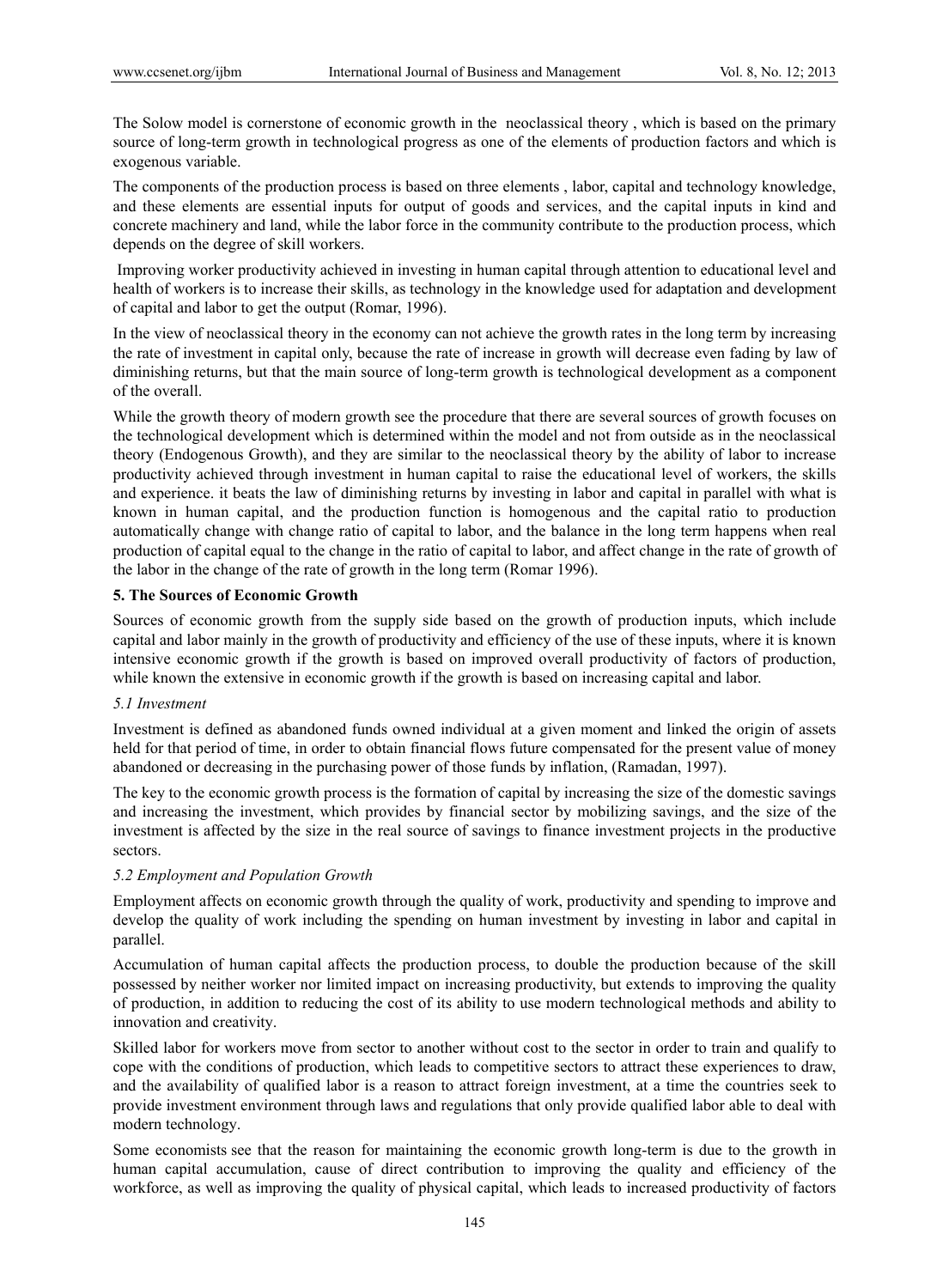of production, also increasing revenues.

According to models internal growth provided by (Romer 1990), creating new ideas is a function proportional in human capital ,sense that human capital takes the form of scientific knowledge that leads to the creation of new ideas, therefore investment in human capital will cause an increase in capital.

#### *5.3 Technology*

The importance of technology and technical progress as a factor in economic growth, operate new methods to increase production and improve the quality that require more investment, due to lower costs and increase revenue, working to increase sufficiently marginal efficiency of capital through increased investment to inventions.

The theory of Harry Jonson explains the expansion of the range of technological and its impact on economic growth as one of the theories of international trade, by increasing industrial products of intensive technology which known as commodities of product cycle, that undergoes by research and development of the product also by phase stability of technical methods that develop for production, to be able to produce new goods in monopoly market, and finally the production stage that produce typical goods through the transmission technology methods to be competitive (Jones, 1978).

# *5.4 Monetary Policy*

The Target of monetary policy influences monetary variables by central bank such as money supply and credit volume and interest rate and exchange rate.

monetary policy is considered one of the factors affecting investment and economic growth indirectly by influencing the interest rate and impact on the size of the investment then aggregate demand and economic growth,(Shkoukani, 2005).

#### *5.5 Government Spending*

The size of government expenditures linked by development of the country, so when the country grows government increases spending and its impact on GDP and therefore the rate of economic growth.

#### *5.6 Foreign Trade*

Foreign trade sector contributes to meet the needs of consumer goods, capital and raw materials. Openness Economic and expansion of foreign trade leads to good directing the resources of countries in addition maintain the level of imports not to increased and compete the domestic goods, which affect increase negatively on the size of savings and therefore lower investment.

The theory of absolute advantage by Adam Smith that foreign trade are beneficial to all parties and also take a part in the optimal allocation of factors of production and increase capital accumulation and raise the productive capacity and increase economic growth.

#### *5.7 Inflation*

Inflation is the continuing rise in the general price level for a long time, represented a decrease of purchasing power through a negative impact on the level of national income, and lower the standard of living then decrease saving, due to increased consumption, then decrease investment and economic growth rate.

#### **6. Economic Growth in Jordan**

Jordan in the recent years offset the lack in natural resources through the outstanding level in human resources, and by leading a policy of openness to the global markets. Jordan succeeded in economic policies by achieving fiscal and monetary stability and by creating a legislative investment environment, having been conducting many of privatization and structural reforms that contributed to accommodation for the private sector of the economy through supplement investments which contributed to raising the efficiency of the Jordanian economy and putting it in the path of growth and progress.

The stages of economic growth in Jordan as follows:

1-The stage of the economic boom period (1978-1982)

This stage is Characterized by the average growth rate of GDP in the amount of 14.2% and the average size of the investment reach a rate of 37.5% as a percentage of gross domestic product for the period, also investment focus on the private sector building and construction which generates the income and employment, also adopted the economic growth for this period on external funding, and was financing the construction of the private sector through workers' remittances, while the infrastructure and key projects set up by the state have been funded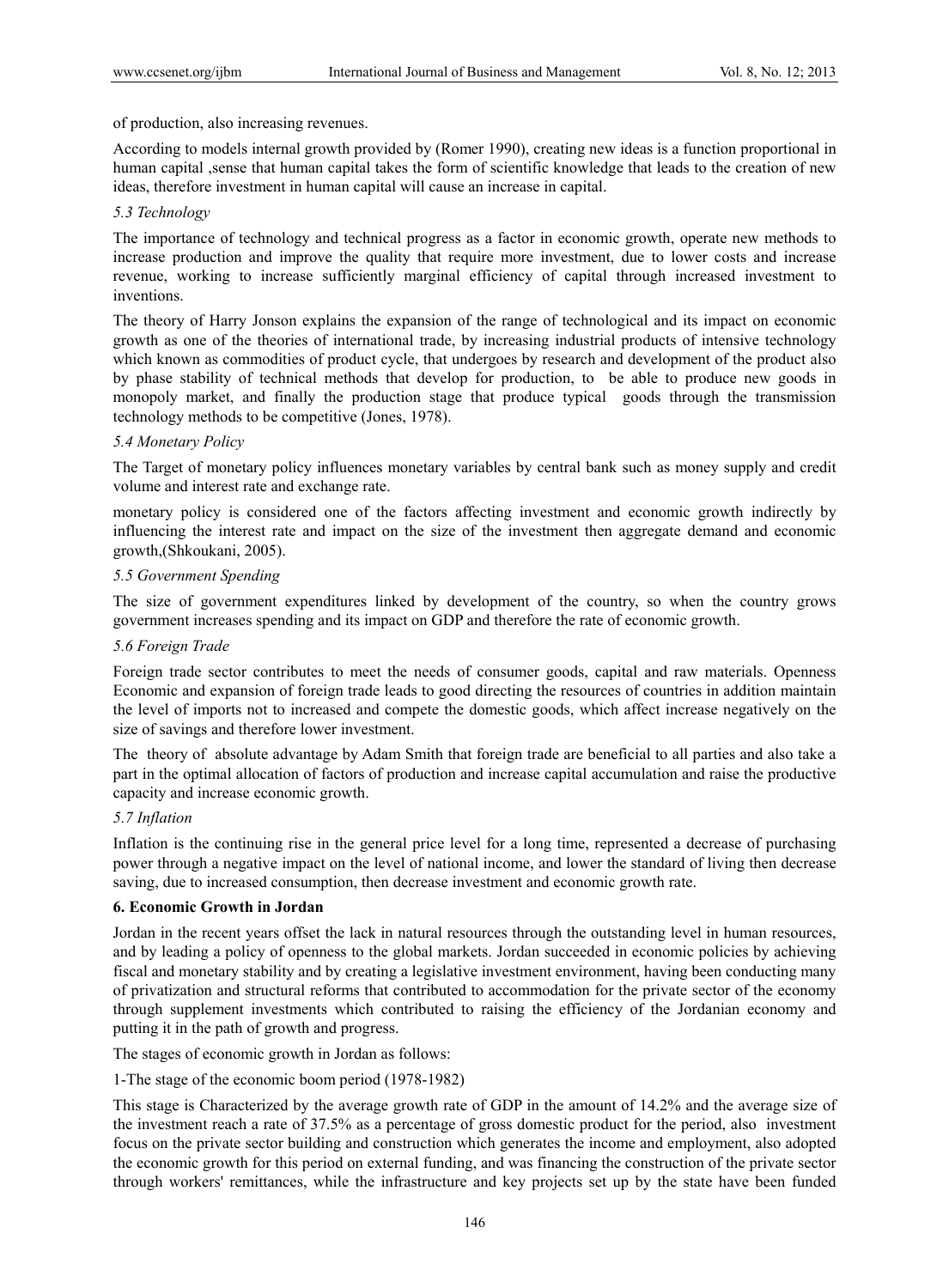through the aid received by the government of oil-producing countries, which amounted of GDP average 15.2 % for the period 1978-1982.

2-The stage of the economic slowdown for the period (1983-1987)

This period saw a decline in oil prices, which led to a decline in workers' remittances of Jordanians and Arab aids, which led to a deficit in the current account of 5.2% of GDP, and this in turn led to a decline in the average size of investment to a rate of 25.3 % of GDP for this stage, but in contrast the average fiscal deficit to 3.9% as a percentage of GDP for this period to be the result of a decline in the average rate of GDP growth would amount to 1.4% for the period 1983-1987.

3-The stage of the economic crisis for the period (1988-1991)

This stage came a result of the economic crisis that occurred on the impact of the collapse of the dinar exchange rate in 1988 and the Gulf War in 1990, which led to the decline in the rate of GDP growth to negative growth rate of 2% for the period 1988-1991, and due to the increasing fiscal deficit and increasing debt service ratio to 45.4% of exports in 1989, which led to government borrowing to meet this deficit, also led to the high rate of inflation to a rate of 13.5% in 1988, and the decline in investment to 22.7% as a percentage of GDP for the same year, and ultimately fell in GDP that increased by 21% as a result of the recession period in the Jordanian economy in 1989.

The result of the economic crisis in 1988 was the adoption of a comprehensive program of economic reform and structural cooperation with the International Monetary Fund and the World Bank to promote economic growth were to start applying the first program in 1989 to cover the period 1989-1993, by using a concretionary monetary policy to reduce the inflation effects in the program of debugging Economy as well as promote the development of foreign reserves as a tool to maintain the stability of the dinar exchange rate and peg to the dollar and reduce the margin between the official exchange rate and the free exchange rate to cover all economic transactions visible and invisible since February 1990, in addition to promoting national exports to cancel the requirement to provide bank guarantee for Exports of goods Jordanian origin, as the central bank cut its minimum ratio of cash margins charged by banks on the import of raw materials used in the domestic industry.

4-The stage of economic recovery for the period (1992-1995)

Jordanian economy continued on the road to real economic growth despite the crisis the Arabian Gulf that have hindered the continuous application program debugging economy ,because of carrying the Jordanian economy additional burdens and losses as a result the economic blockade and international sanctions imposed on Iraq that stopped the aid and workers' remittances of Jordanians in the Gulf, so that characterized this period increase the average size of investments to 34% for the period 1992-1995, resulting in a higher average economic growth rate to 7.5% for the same period, due to the return of 300 thousand Jordanian workers from the Gulf after the Gulf War with the savings to Jordan, along with results of the application of another program to correct covering the period 1992-1998, which represented an increase of average economic growth rate to 5.5% for the period 1992- 1998 which is higher than the growth rate of the goal of the program to achieve 4.3% for the period 1992-1998.

5-The stage of the economic slowdown for the period 1996-1999

economic reform policies Succeeded for the period 1992-1998 in achieving its short-term goals and of achieving financial and monetary stability with the end of 1998, to control inflation to a rate of 4.4% annually in 1998, in addition to controlling the budget deficit within the limits of 5% in1997 and 8.5% in 1998, also a decline in the expenses growth to become positive as a result to debt rearrangement during 2002-2003.

In 1998 Jordan was affected in declining the global oil prices which has led to the interruption of financial assistance to Jordan, by contrast, that has been the development of local revenue by issuing a new law of Customs which was to unite all fees and taxes collected on goods imported and re-exported. On the other hand reflection negatively on the size of Jordan trade with Arab countries exporting oil, also weak competitiveness of the industry of Jordan and its dependence on the domestic market and the high cost because of the small size of the production so that decreased total commodity exports and services, including 4.5 percent for 1998 when compared with 1997, thus the above factors may have influenced negatively on the level of economic activity to achieve average annual growth rate of 2.9% of GDP for the period 1996-1999, which called for the adoption of the correct program for the period 1999-2001.

6-The stage of moderate growth for the period (2000-2007)

The moderate growth rate reached 4.4% for the period 2000-2002 cause of the impact of using expansionary monetary policy and was adapted to local and international economic conditions by achieving reform program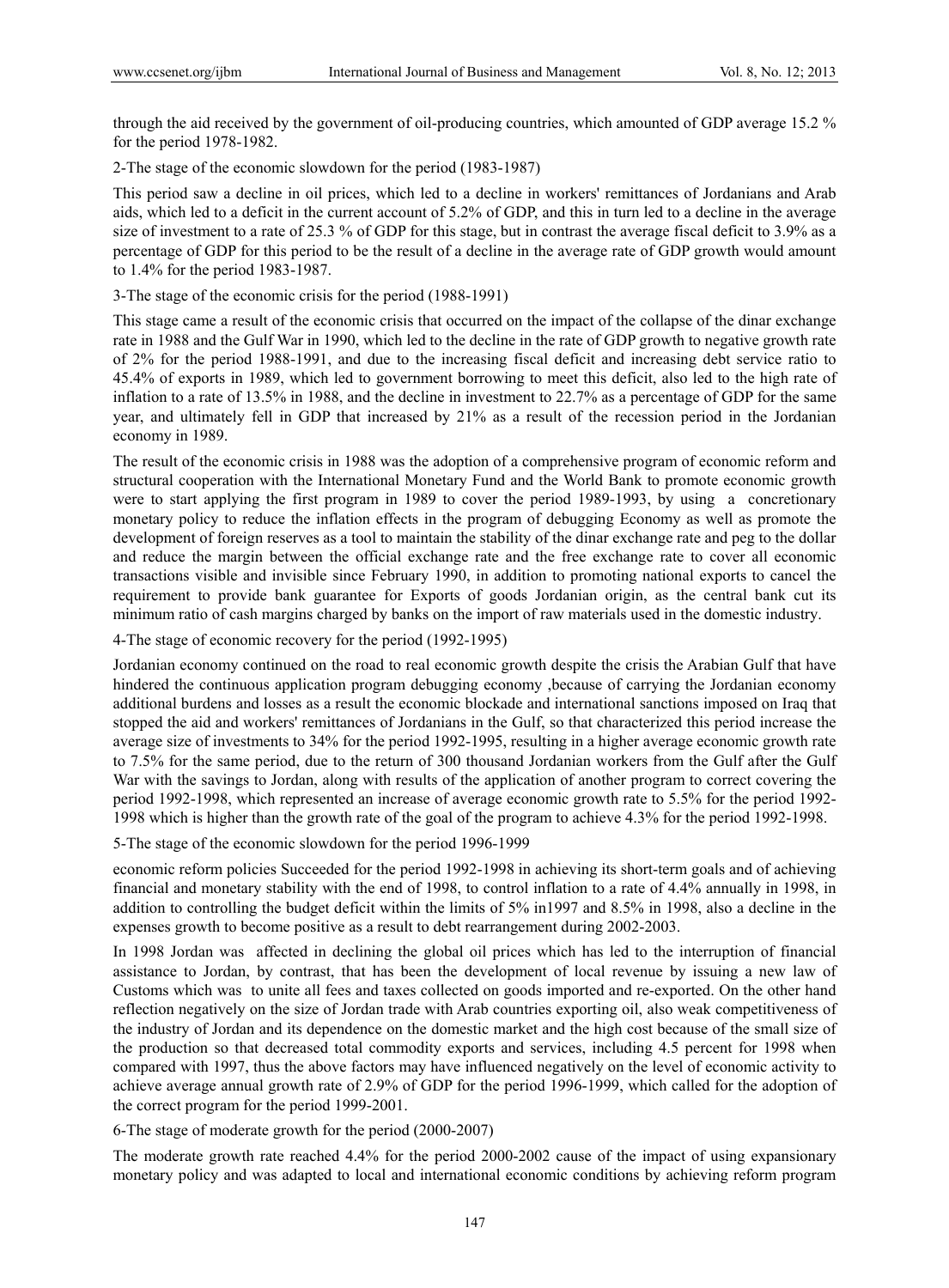for 1999-2001 improvement in the performance of trade of exports and services to an average of 42.5% for the period 1999-2001, and decreased the deficit in the including trade balance by 5.7% compared with the previous stage to reach an average of 27.7% as a percentage of GDP for the period 1999-2001.

Also been reached in the month of July 2002 an agreement with the IMF on a a new program of economic reform begins in 2002 and extends until 2004, and includes fiscal policy aims to provide the conditions for economic growth and contribute to the positive impact on people's living standards and maintain exchange rate stability and an appropriate level of foreign exchange reserves, in addition to continuing to work to reduce the public debt as a percentage of GDP.

Jordan had positive results at the end of this program and reached an average growth rate of real GDP of 8.3% for the period of application of the program, continued Jordan in growth rate of GDP stood at 8.2% in 2007, and through the implementation of investment quality and quantity in the areas of local development, and the development of programs aims to empower citizens and provide appropriate opportunities, especially youth and women, as well as encouraging and promoting private investment.

7-The stage of the global financial crisis (2008-2010)

Signs of the global financial crisis were to emerge in September 2008 in the United States and moved quickly to the most advanced economies and then spread globally, and implications of the crisis came on countries varying in intensity and speed of impact, according to the degree of openness of their economies in general on the global economy with its components that were different, and exposure economy ,for Jordanian global financial crisis and consequent recession in the economies of most developed and developing countries over the past 2008, 2009 and 2010, where had begun a growth rate of Jordan GDP reached to 7.2% and 5.5% and 2.3% for the years 2008, 2009 and 2010 respectively .

# **7. Sources of Economic Growth in Jordan for the Period 1978-2010**

#### *7.1 Statistical and Econometrics Analysis*

Modern economic theories showed that the volume of production is based on an increase of capital through investment and capital accumulation, and increase the labor and improve the overall factors of production, and will identify indicators of economic growth through model (Solow), as follows:

$$
y = k^b x \tag{1}
$$

k: the proportion of capital per worker.

y: proportion of gross domestic product (GDP) per worker.

x: other factors that affect growth and known as Solow residual, and include: human capital by taking the logarithm of the equation becomes as follows:

$$
GDP = bGK + EFF \tag{2}
$$

The previous equation represents the factors affecting on economic growth, considering that employment will represent the number of population is as follows:

GDP: growth rate of per capita GDP.

GK: growth rate of per capita of total capital.

EEF: Growth rate of everything else.

In this context will use the following calculation methods to calculate the sources of economic growth:

Per capita  $GDP = GDP / population$ .

Per capita total capital  $=$  total capital  $/$  population.

And using the following equation:

$$
EFF = GDP - bGK \tag{3}
$$

Using statistical data that were obtained for the period 1978-2010 and the application of Equation 3, we get the growth rate for the overall productivity of factors of production in Jordan which is shown in Table (3)

Rate of change were calculated in the rate of growth of productivity of factors of production based on the results in Table (4).

Analysis of the previous tables include: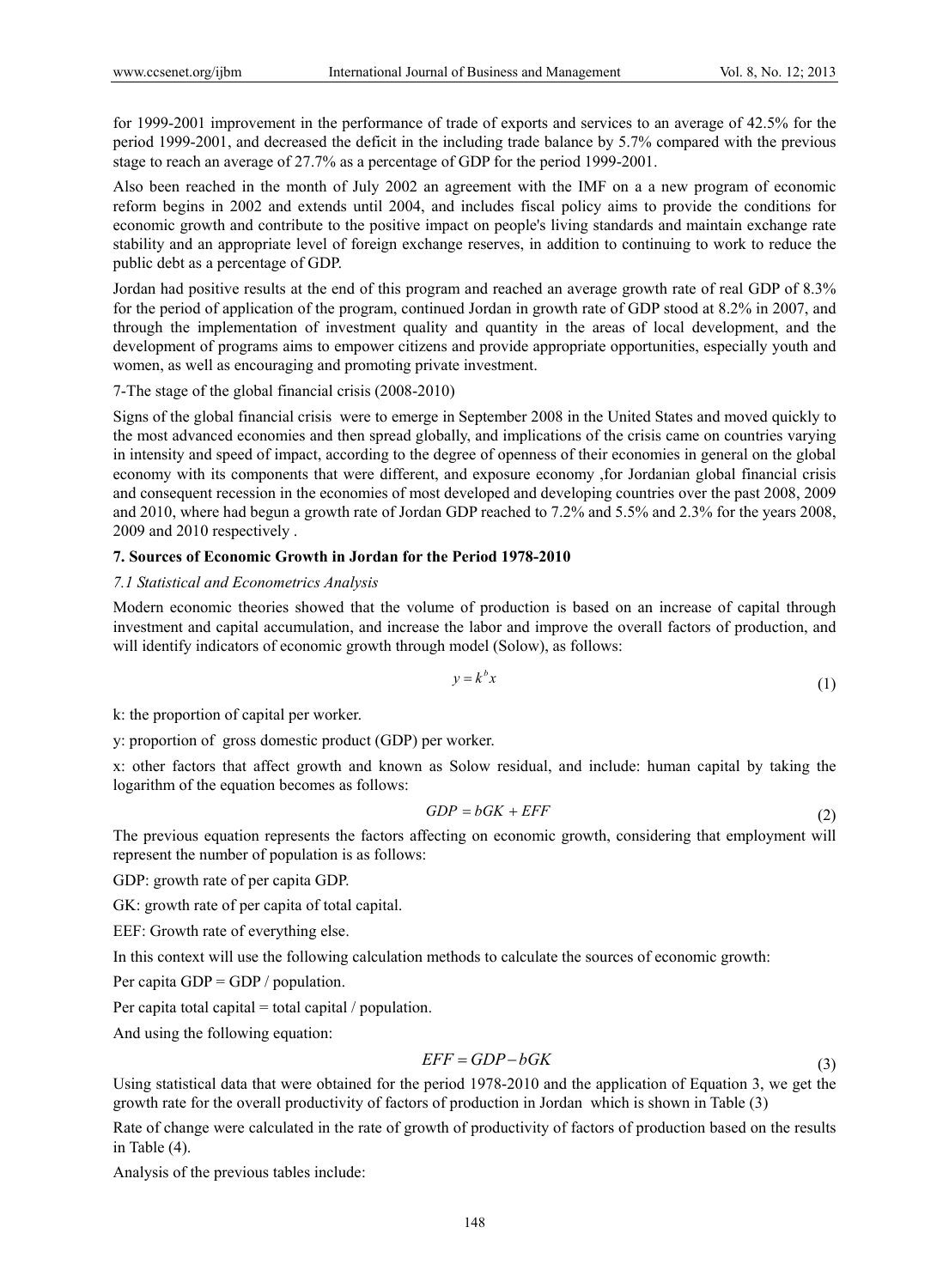1) The average annual growth rate of per capita of the total capital is 5.9% for the period 1978-2010, while the average annual growth rate of total factor productivity is 6.1% for the period 1978-2010, and the average annual growth of per capita GDP is 7.2%.

2) The average annual gross capital formation to GDP accounted for 28.2% for the period 1978-2010.

3) The average contribution rate of growth of total factor productivity accounted for 37.8% in the average rate of GDP growth for the period 1978-2010, where we note that there is a significant change in the proportion of the contribution to the growth rate of total factor productivity in the average rate of GDP growth for the period 1978-2010, which indicates that the growth rate of total factors productivity is linked to the economic situation and the political events surrounding the area, and the quality of the investment climate.

The percentage of the economic boom of the average change rate of growth of total factor productivity was 1.23% for the period 1978-1982, and then fell in the period of economic slowdown which covers the period 1983-1987 to an average of 0.05%, bringing the decline to a rate of 1.18% in the period of economic crisis, covering the period 1988-1991 and resulting from the collapse of the exchange rate of the Jordanian dinar in 1988 and the Gulf War in 1990.

We also note high percentage change in the average change rate of growth of total factor productivity in the period of economic recovery for the period 1992-1995 is 0.26% for up to a rate of 0.39% for the period 1996- 1999, and that resulted the impact of the adoption of a comprehensive program of economic reform and structure to reach a rate of 0.8% in a period of moderate growth for the period 2000 -2007, then to 0.6% due to the global financial crisis that affected Jordan .

The percentage of contribution to the growth rate of total factors productivity accounted for 37.8% in the average rate of GDP growth for the period 1978-2010 in Jordan while the study found (Arab Monetary Fund, 2002) that the percentage contribution of total factor productivity in economic growth is not more than 30% in Arab countries, which means that Jordan started depending on intensive growth which reflects the intangible aspects that are not reflected in the visual changes in the accumulation of factors of production, rather than expanded growth of increasing the amount of production by increasing capital and labor.

| log (GDP /Number of population)*** | Per capita GDP | Year |
|------------------------------------|----------------|------|
| 6.9                                | 1032.0         | 1978 |
| 7.1                                | 1188.3         | 1979 |
| 7.1                                | 1262.0         | 1980 |
| 7.3                                | 14234.0        | 1981 |
| 7.3                                | 1468.1         | 1982 |
| 7.2                                | 1381.2         | 1983 |
| 7.2                                | 1386.7         | 1984 |
| 7.2                                | 1298.7         | 1985 |
| 7.2                                | 1318.9         | 1986 |
| 7.2                                | 1299.1         | 1987 |
| 7.2                                | 1268.8         | 1988 |
| 7.0                                | 1090.6         | 1989 |
| 6.9                                | 986.0          | 1990 |
| 6.8                                | 938.7          | 1991 |
| 6.9                                | 1033.5         | 1992 |
| 6.9                                | 1039.6         | 1993 |
| 7.0                                | 1052.8         | 1994 |
| 7.0                                | 1085.3         | 1995 |
| 7.0                                | 1077.7         | 1996 |
| 7.0                                | 1083.1         | 1997 |
| 7.0                                | 1087.5         | 1998 |
| 7.0                                | 1093.6         | 1999 |
| 7.0                                | 1110.5         | 2000 |
| 7.0                                | 1136.6         | 2001 |
| 7.1                                | 1163.3         | 2002 |

Table 1. Average growth per capita GDP in Jordan (1978-2010)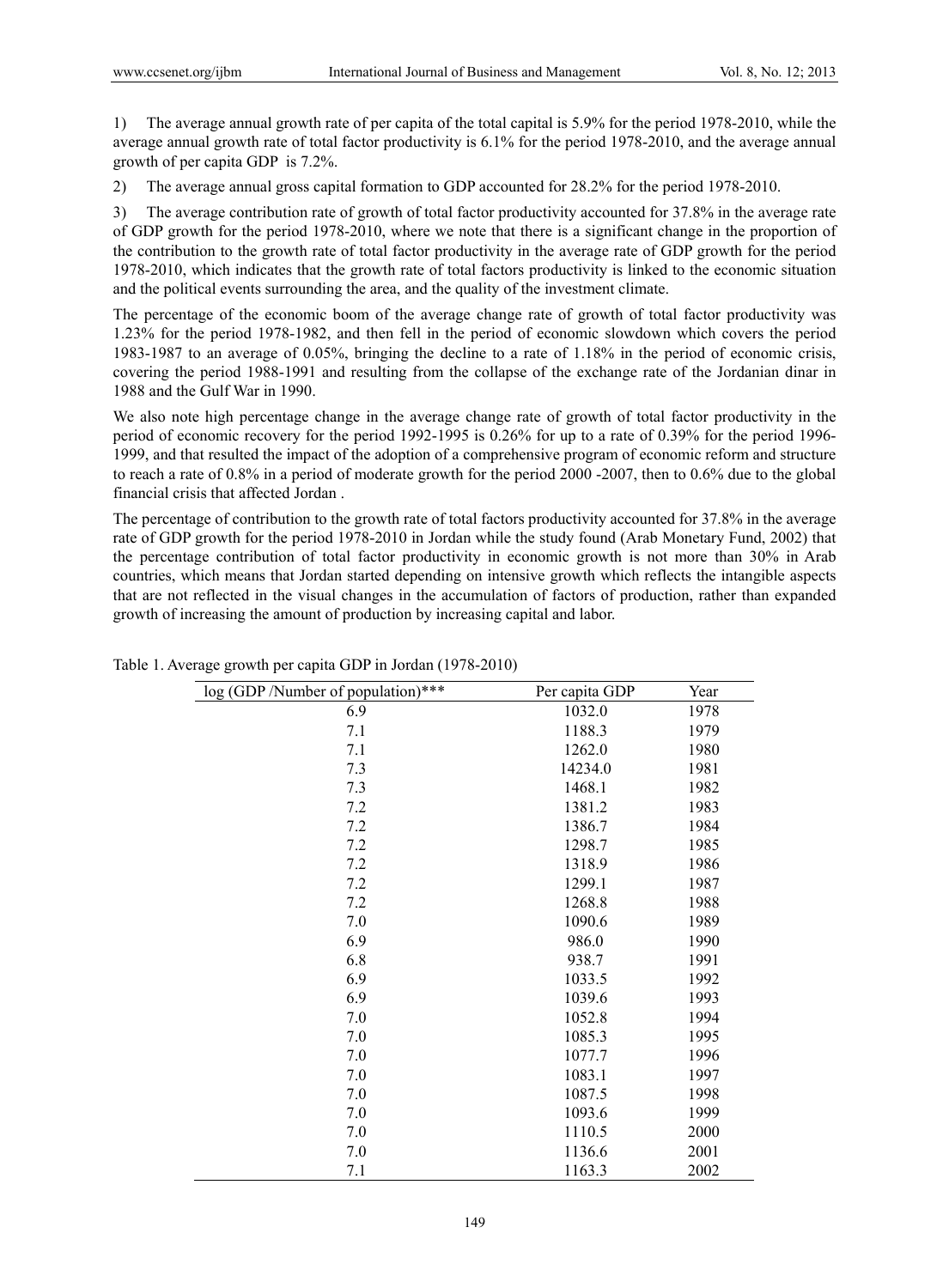| 7.1 | 1180.5 | 2003 |
|-----|--------|------|
| 7.1 | 1242.8 | 2004 |
| 8.3 | 4055,8 | 2005 |
| 7.3 | 1424,4 | 2006 |
| 7.3 | 1507,8 | 2007 |
| 7.4 | 1581,8 | 2008 |
| 7.4 | 1632,1 | 2009 |
| 7.4 | 1633,5 | 2010 |

\*the value is million Jordanian dinar refer to the base year 1994.

\*\*million.

\*\*\*nearly to the first digit.

Sources: 1977-2002 years (central bank 2004); 2003-2010 years (central bank statistical report, Vol. 41, Num. 12, 2005)

|  |  | Table 2. Per capita of the total capital in Jordan (1978-2010) |
|--|--|----------------------------------------------------------------|
|  |  |                                                                |

| log (Gross capital accumulation /Number of population Per capita of the total capital |        | Year  |
|---------------------------------------------------------------------------------------|--------|-------|
| 5.8                                                                                   | 341.4  | 1978  |
| 5.9                                                                                   | 374.8  | 1979  |
| 6.2                                                                                   | 469.1  | 1980  |
| 6.5                                                                                   | 655.4  | 1981  |
| 6.4                                                                                   | 578.7  | 1982  |
| 6.1                                                                                   | 456.0  | 1983  |
| 6.0                                                                                   | 414.8  | 1984  |
| 5.6                                                                                   | 273.4  | 1985  |
| 5.6                                                                                   | 261.6  | 1986  |
| 5.7                                                                                   | 293.0  | 1987  |
| 5.7                                                                                   | 287.6  | 1988  |
| 5.5                                                                                   | 253.4  | 1989  |
| 5.7                                                                                   | 303.7  | 1990  |
| 5.5                                                                                   | 234.4  | 1991  |
| 5.8                                                                                   | 346.0  | 1992  |
| 5.9                                                                                   | 380.8  | 1993  |
| 5.9                                                                                   | 350.6  | 1994  |
| 5.9                                                                                   | 357.7  | 1995  |
| 5.8                                                                                   | 328.9  | 1996  |
| 5.6                                                                                   | 278.7  | 1997  |
| 5.5                                                                                   | 237.3  | 1998  |
| 5.5                                                                                   | 236.1  | 1999  |
| 5.5                                                                                   | 246.1  | 2000  |
| 5.5                                                                                   | 236.3  | 2001  |
| 5.5                                                                                   | 233.9  | 2002  |
| 5.5                                                                                   | 245.4  | 2003  |
| 5.8                                                                                   | 337.2  | 2004  |
| 7.2                                                                                   | 1385,0 | 2005  |
| 6                                                                                     | 403,7  | 2006  |
| 6.2                                                                                   | 456,4  | 2007  |
| 6.1                                                                                   | 472,9  | 2008  |
| 6.2                                                                                   | 429,2  | 2009  |
| 6                                                                                     | 405,9  | 2010* |

Sources: 1977-2002 years (central bank 2004); 2003-2010 years (central bank statistical report, Vol. 41, Num. 12, 2005)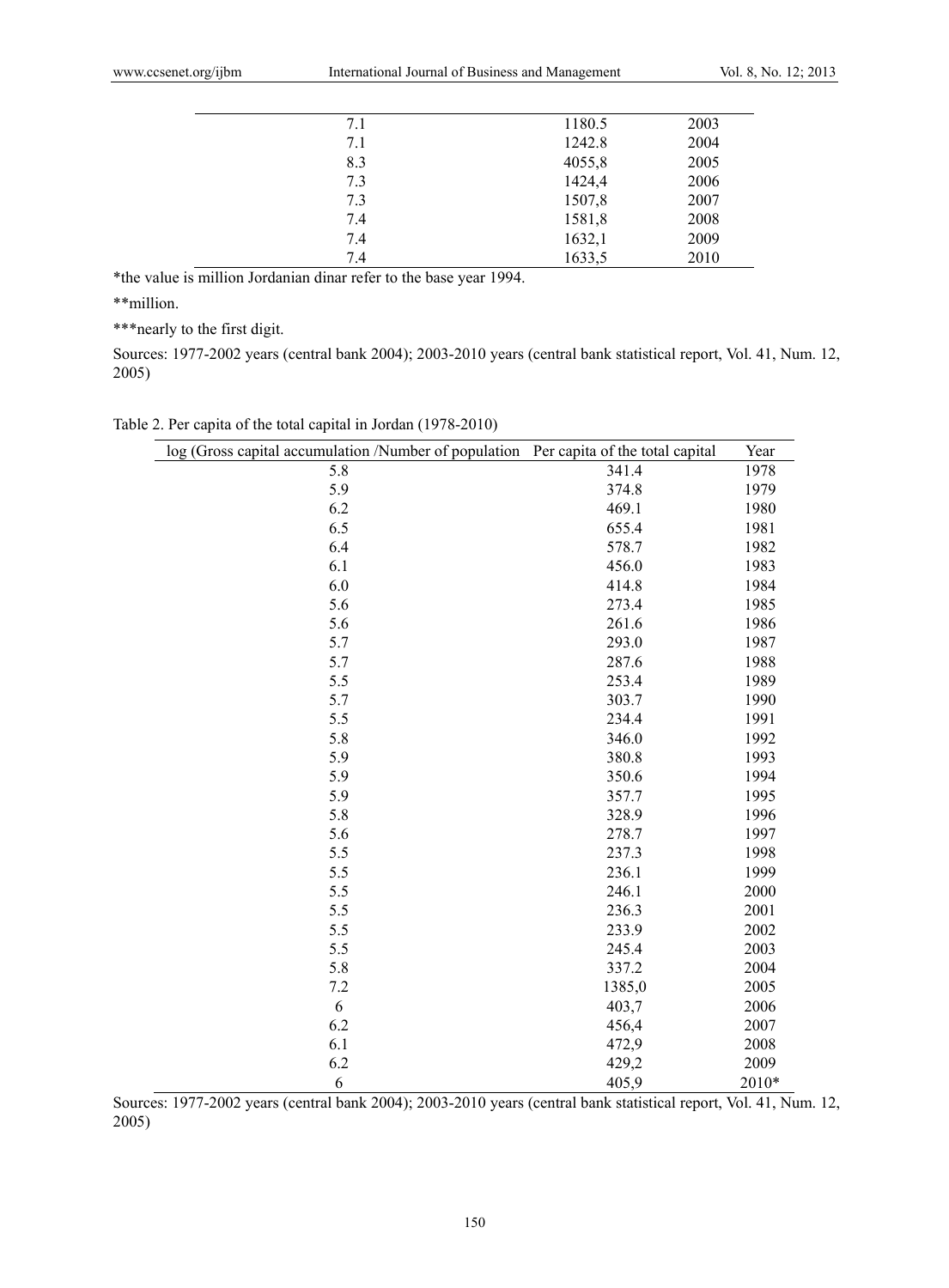| Total factors productivity growth rate%<br>EEF=GDP-b*GK | Per capita of the total<br>capital growth rate*% | Per capita GDP<br>growth rate% | Year      |
|---------------------------------------------------------|--------------------------------------------------|--------------------------------|-----------|
| 5.8                                                     | 5.8                                              | 6.9                            | 1978      |
| 5.9                                                     | 5.9                                              | 7.1                            | 1979      |
| 5.9                                                     | 6.2                                              | 7.1                            | 1980      |
| 6.0                                                     | 6.5                                              | 7.3                            | 1981      |
| 6.0                                                     | 6.4                                              | 7.3                            | 1982      |
| 6.0                                                     | 6.1                                              | 7.2                            | 1983      |
| 6.0                                                     | 6.0                                              | 7.2                            | 1984      |
| 6.0                                                     | 5.6                                              | $7.2\,$                        | 1985      |
| 6.1                                                     | 5.6                                              | 7.2                            | 1986      |
| 6.0                                                     | 5.7                                              | 7.2                            | 1987      |
| 6.0                                                     | 5.7                                              | 7.2                            | 1988      |
| 5.9                                                     | 5.5                                              | $7.0\,$                        | 1989      |
| 5.8                                                     | 5.7                                              | 6.9                            | 1990      |
| 5.8                                                     | 5.5                                              | 6.8                            | 1991      |
| 5.8                                                     | 5.8                                              | 6.9                            | 1992      |
| 5.8                                                     | 5.9                                              | 6.9                            | 1993      |
| 5.8                                                     | 5.9                                              | $7.0\,$                        | 1994      |
| 5.8                                                     | 5.9                                              | 7.0                            | 1995      |
| 5.8                                                     | 5.8                                              | 7.0                            | 1996      |
| 5.9                                                     | 5.6                                              | $7.0\,$                        | 1997      |
| 5.9                                                     | 5.5                                              | 7.0                            | 1998      |
| 5.9                                                     | 5.5                                              | 7.0                            | 1999      |
| 5.9                                                     | 5.5                                              | $7.0\,$                        | 2000      |
| 5.9                                                     | 5.5                                              | 7.0                            | 2001      |
| 6.0                                                     | 5.5                                              | 7.1                            | 2002      |
| 6.0                                                     | 5.5                                              | 7.1                            | 2003      |
| 6.0                                                     | 5.8                                              | 7.1                            | 2004      |
| 6.9                                                     | 7.2                                              | 8.3                            | 2005      |
| 6.1                                                     | $\boldsymbol{6}$                                 | 7.3                            | 2006      |
| 6.1                                                     | 6.2                                              | 7.3                            | 2007      |
| 6.1                                                     | 6.1                                              | 7.4                            | 2008      |
| 6.1                                                     | 6.2                                              | 7.4                            | 2009      |
| 6.2                                                     | $\sqrt{6}$                                       | 7.4                            | 2010      |
| $\sqrt{6}$                                              | 5.9                                              | 7.2                            | 1978-2010 |

# Table 3. Growth in the total factors productivity in Jordan (1978-2010)\*

\* nearly to the first digit.

b=02 due to unpublished paper Sofan2008

Sources: 1977-2002 years (central bank 2004); 2003-2010 years (central bank statistical report, Vol. 41, Num. 12, 2005)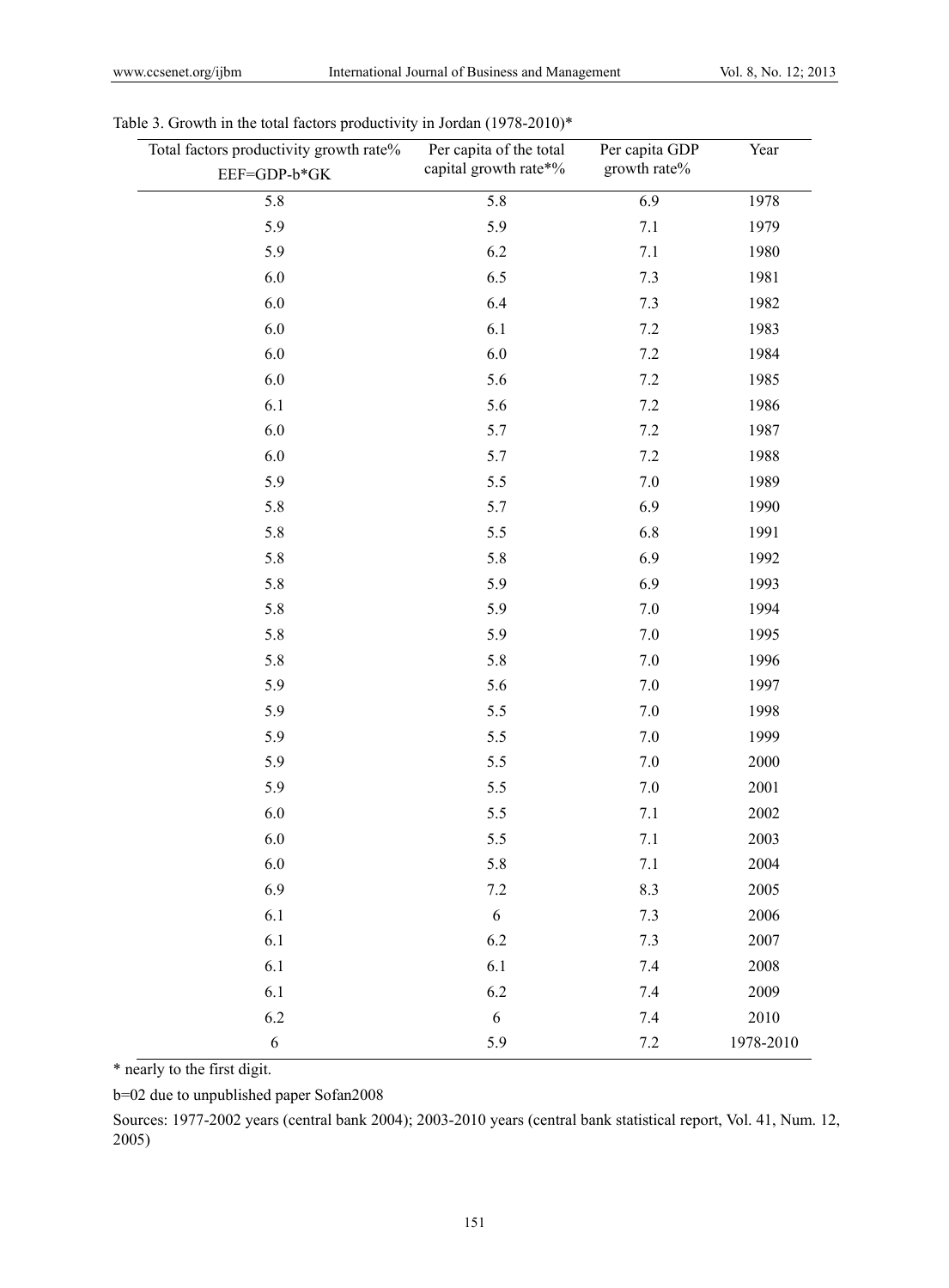| percentage of<br>capitalto GDP% | Average Change to average<br>growth in total factors<br>productivity% | Percentage of average growth in<br>total factors productivity to GDP<br>growth rate | GDP growth<br>rate*% | Year      |
|---------------------------------|-----------------------------------------------------------------------|-------------------------------------------------------------------------------------|----------------------|-----------|
| 33.1                            | 1.91                                                                  | 39.3                                                                                | 14.7                 | 1978      |
| 31.5                            | 2.12                                                                  | 28.3                                                                                | 20,8                 | 1979      |
| 37.2                            | 0.26                                                                  | 52.8                                                                                | 11.2                 | 1980      |
| 46.0                            | 0.92                                                                  | 34.7                                                                                | 17.2                 | 1981      |
| 39.4                            | 0.92                                                                  | 85.7                                                                                | $7.0\,$              | 1982      |
| 33.0                            | $0.21 -$                                                              | 270.8-                                                                              | $2.2 -$              | 1983      |
| 30.0                            | 0.38                                                                  | 140.5                                                                               | 4.3                  | 1984      |
| 21.1                            | 0.29                                                                  | $223.3 -$                                                                           | $2.7 -$              | 1985      |
| 19.8                            | 0.40                                                                  | 110.3                                                                               | 5.5                  | 1986      |
| 22.6                            | $0.62 -$                                                              | 259.5                                                                               | 2.3                  | 1987      |
| 22.6                            | $0.33 -$                                                              | 411.7                                                                               | 1.5                  | 1988      |
| 23.2                            | $2.1 -$                                                               | 54.9-                                                                               | $10.7 -$             | 1989      |
| 30.8                            | $2.33 -$                                                              | 2097.5-                                                                             | $0.3 -$              | 1990      |
| 25.0                            | 0.05                                                                  | 357.7                                                                               | 1.6                  | 1991      |
| 33.5                            | 0.03                                                                  | 10.2                                                                                | 14.4                 | 1992      |
| 36.6                            | $0.23 -$                                                              | 128.5                                                                               | 4.5                  | 1993      |
| 33.3                            | 0.51                                                                  | 116.0                                                                               | 5.0                  | 1994      |
| 33.0                            | 0.45                                                                  | 94.0                                                                                | 6.2                  | 1995      |
| 30.5                            | 0.17                                                                  | 281.3                                                                               | 2.1                  | 1996      |
| 25.7                            | 0.66                                                                  | 176.4                                                                               | 3.3                  | 1997      |
| 21.8                            | 0.62                                                                  | 195.7                                                                               | 3.0                  | 1998      |
| 21.6                            | 0.11                                                                  | 193.0                                                                               | 3.1                  | 1999      |
| 22.2                            | 0.12                                                                  | 144.3                                                                               | 4.1                  | 2000      |
| 20.8                            | 0.53                                                                  | 121.2                                                                               | 4.9                  | 2001      |
| 20.1                            | 0.43                                                                  | 123.9                                                                               | 4.8                  | 2002      |
| $20.8\,$                        | 0.08                                                                  | 145.7                                                                               | 4.1                  | 2003      |
| 27.1                            | $0.2 -$                                                               | 77.4                                                                                | 7.7                  | 2004      |
| 34.1                            | 15,1                                                                  | 2,9                                                                                 | 235,5                | 2005      |
| 28.3                            | $-11,7$                                                               | $-9,4$                                                                              | $64,2-$              | 2006      |
| 30.3                            | 0,5                                                                   | 74,5                                                                                | 8,2                  | 2007      |
| 29.9                            | 0,7                                                                   | 84,8                                                                                | 7,2                  | 2008      |
| 26.3                            | 0,8                                                                   | 113,0                                                                               | 5,5                  | 2009      |
| 24.8                            | 0,2                                                                   | 268,3                                                                               | 2,3                  | 2010      |
| 28.2%                           | 0.32                                                                  | 37.8%                                                                               |                      | 1978-2010 |

Table 4. Comparison between, the contribution of the average total factors productivity growth rate to the average growth rate of GDP and the contribution of the average annual gross capital formation to GDP in Jordan  $(1978-2010)*$ 

\* nearly to the first digit.

Sources: 1977-2002 years (central bank 2004); 2003-2010 years (central bank statistical report, Vol. 41, Num. 12, 2005)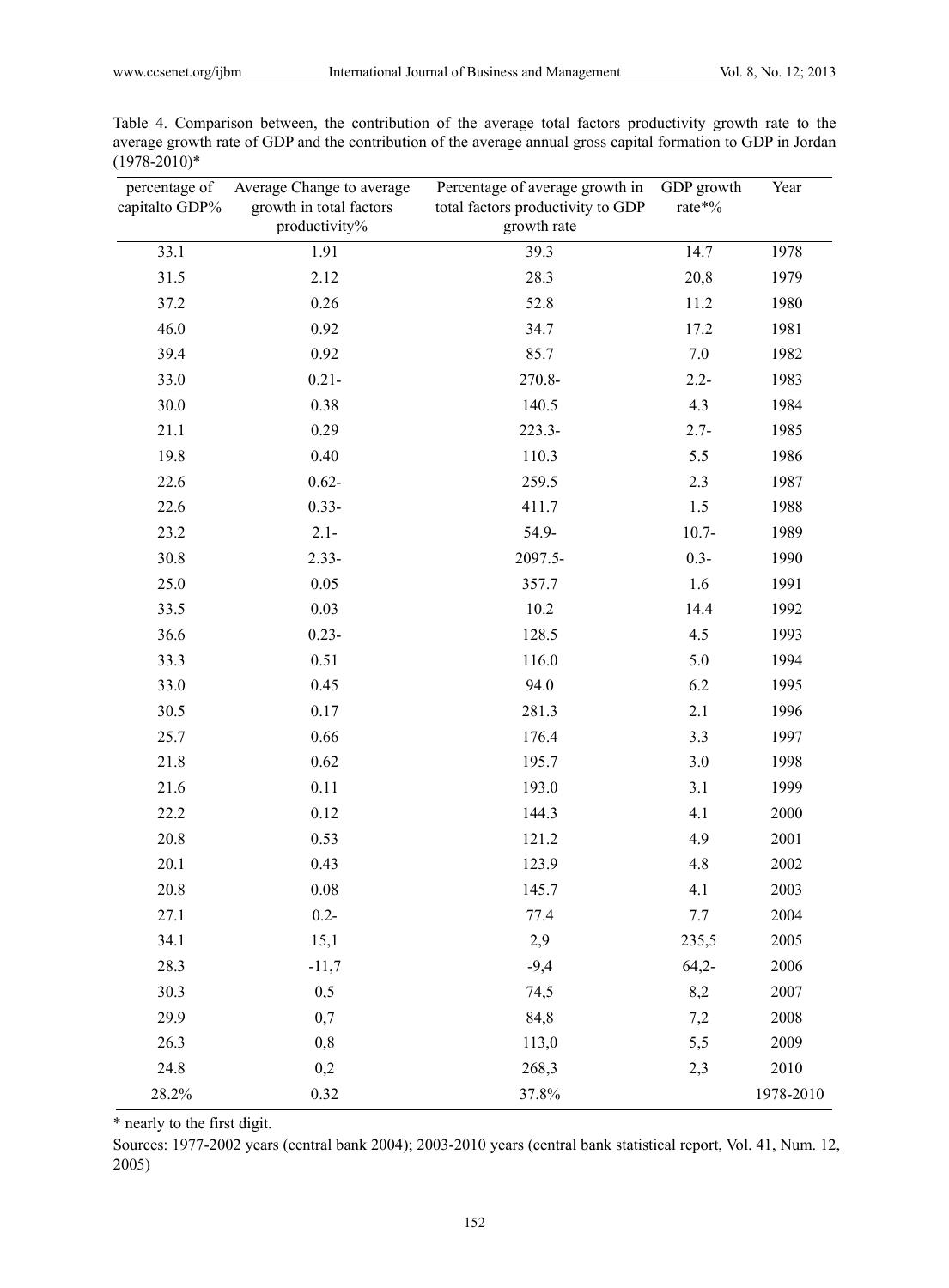#### **8. Results**

This study is to analyze the sources of economic growth in Jordan for the period (1978-2010), as follows:

1) Results show the source of economic growth in Jordan that the rate of economic growth depends on the intensive growth which reflects on intangible aspects that does not reflect changes visible in the accumulation of factors of production, with an average annual growth rate of total factor productivity 6 % for the period 1978- 2010.

2) This means that qualified labor affect economic growth through the quality of work and productivity accumulation of human capital that increase in productivity and improve the quality of production because of the skill possessed by labor, in addition to reducing the cost of its ability to use modern technological methods and ability to innovate and create, also monetary policy, the size of government expenditures, foreign trade , and inflation are considered as a factors affecting on intensive growth.

3) The average contribution to the overall growth rate of the factors of production to an average growth rate of GDP accounted for 37.8%, while the average annual gross capital formation to GDP accounted for 28.2% during the study period.

4) Achieved economic and financial reforms in Jordan improvement in the productivity of all factors of production, so that the change in the proportion of the overall growth rate factor productivity was closely linked to the quality of the investment climate and the economic situation and the political events surrounding during the study period.

# **9. Discussion**

Based on the objectives of this study and through our review of the findings, the study recommends:

1) The need to increase spending on improving the quality and efficiency of the workforce, including human investment spendings because the availability of qualified labor is a reason to bring a foreign investment through training for employment and education, as it maintains the long-term rate in economic growth.

2) The need to improve the quality of the investment climate, external trade policy and the political polices in the reign.

#### **References**

- Barro, R. (1991). Economic Growth in a Cross Section of Countries. *Quarterly Journal of Economics, 106*, 407-43. http://dx.doi.org/10.2307/2937943
- Creane, S., Goyal, R., Mobark, A. M., & Sab, R. (2003). Financial Development and Economic Growth in the Middle East and North Africa. *News Letter Of The Economic Research Forum for the Arab Countries, Iran, Turkey, 10*(1), 4-12.
- De Meulemeester, J. L., & Rochat, D. (1995). A Causality Analysis of the Link between Higher Education and Development. *Economics of Education Review*. http://dx.doi.org/10.1016/0272-7757(95)00015-C
- Jones, H. (1978). *Modern Theories of Economic Growth.* UK: Copllot Press.
- Kuznets, S. (1966). *Modern Economic Growth: Rate, Structure and Spread*. New Haven and London: Yale University Press.
- Namik, S. D. (1965). *The theories of economic growth*. Cairo: Knowledge House.
- Narayan, P. K., & Smyth, R. (2004). *Temporal Causality and the Dynamics of Exports*. Human Capital and Real Income in China.
- Ramadan, Z. (1997). *Banking Management*. Amman: Dar Al-Safa for publication and distribution.
- Romar, D. (1996). *Advanced Macroeconomic* (2nd ed.). Berkeley.
- Shaw, E. (1973). *Financial Development in Economic Growth*. Oxford University, New York.
- Soufan, T. (2008). *The impact of financial development in economic growth in Jordan*. unpublished Ph.D. thesis, University of Jordan.
- Statistics. (1990-2004). *Statistical Yearbook*. The Research and Studies Department, Amman.
- Virmani, A. (2012). Accelerating and Sustaining Growth: Economic and Political Lessons. *IMF Working Papers.*
- Zoubi, B., & Kassem. (2004). The impact of human capital and exports on economic growth in Jordan A Case Study of the governorate of Irbid. *A series of Human Sciences*, Yarmouk University.